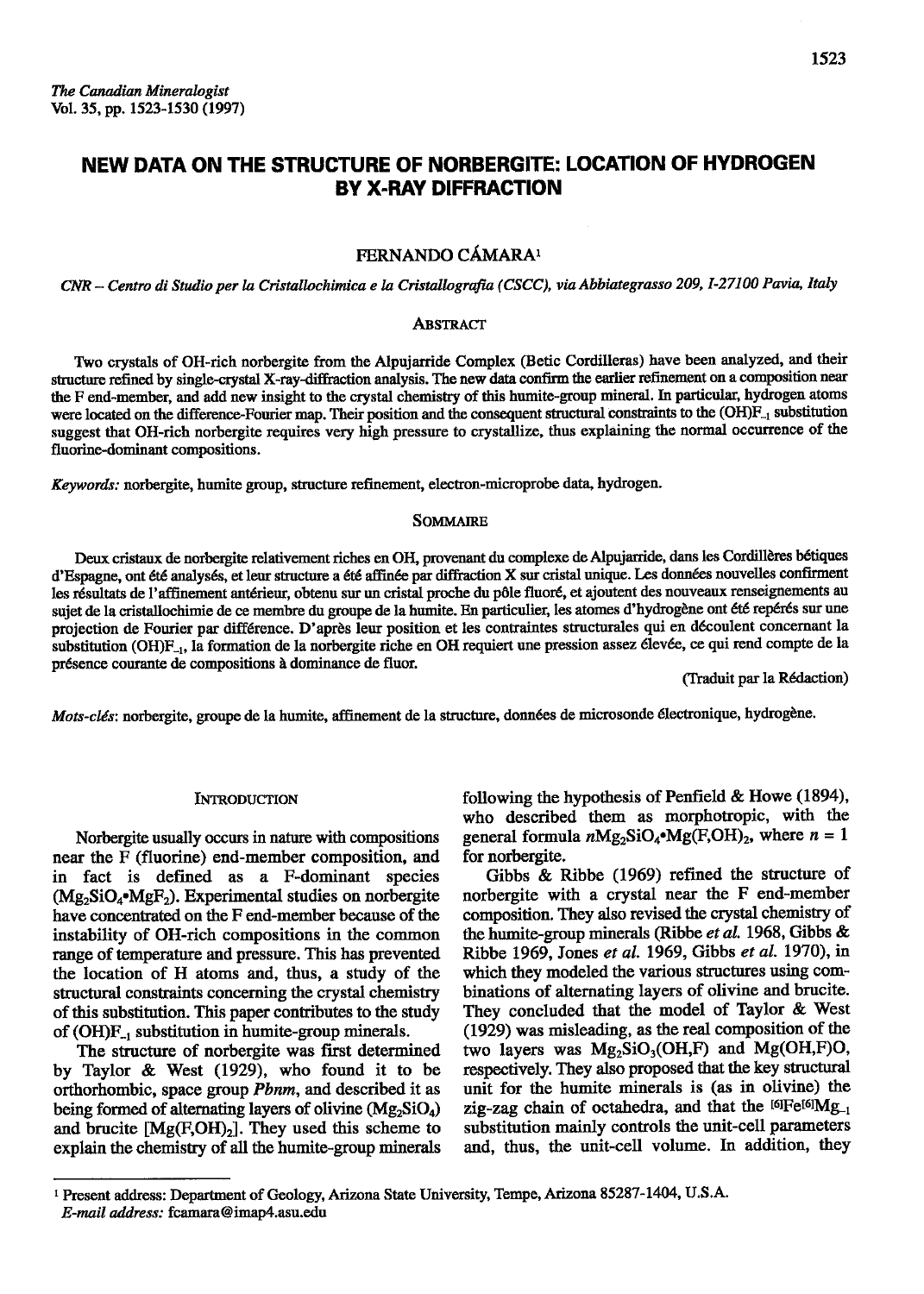obtained a correlation between the cell volume and the ratio F:OH, which was anticipated on the basis of the ionic radii involved.

Several syntheses of phases in the humite group have been reported, mainly of norbergite and chondrodite (Rankama 1947, Van Valkenburg 1955, 1961, Christie 1965, Duffy & Greenwood 1979, Irwin 1993). Most of them involve norbergite with different octahedrally coordinated cations (Mg, Ca, Zn, Fe). The norbergite end-member has also been synthesized (Irwin 1993). No OH equivalent has yet been synthetized and studied by means of X-ray diffraction.

There is another important substitution involving the OH site in humite-group minerals:  $[6]Ti^{4+}O^{2-}$ ,  $^{[6]}Mg_{-1}(OH)_{-2}$ . This substitution occurs at the M3 octahedron in clinohumite and in chondrodite, in which the increase of local charge at M3 can be balanced by the loss of the H atoms, *i.e.*, dehydrogenation (Fujino  $\&$ Tak6uchi 1978).

## MATERIAL

The norbergite crystals used for this work  $(HV-47 N1, 0.59 \times 0.43 \times 0.39$  mm and HV-43 N4,  $0.39 \times 0.36 \times 0.29$  mm) were extracted from two samples of metamorphosed and metasomatized limestone (HV-47 and HV-43) from Huerta del Vinagre, a small scheelite mine in the Guadaiza Unit of the Upper Alpujarride series, in the Betic Cordilleras. These samples belong to a magnesian skarn formed by the interaction between dolomitic marble and magmatic fluids issued from the surrounding granites (J. Currds, pers. cornmun.). In particular, the samples are representative of an exoskarn composed almost entirely of monomineralic metasomatic veins of calcite and humite-group minerals, with rare fluoborite and minor serpentine (from the alteration of humite-group minerals). The humite-group minerals in these samples have very low Fe and Ti contents. In norbergite, the  $t$ <sup>6]</sup>Ti<sup>4+</sup>O<sup>2</sup>-<sub>2</sub><sup>t61</sup>Mg<sub>-1</sub>(OH)<sup>-</sup><sub>-2</sub> substitution is negligible  $(TiO<sub>2</sub> < 0.02 \text{ wt\%})$ , whereas the extent of  $(OH)F<sub>-1</sub>$ substitution is significant.

#### EXPERIMENTAL PROCEDURES

The crystals were extracted directly from pieces of rock. X-ray data were collected witl an automatic 4-circle Philips PW1100 diftactometer, using graphitemonocromatized  $M \circ K \alpha$  radiation. The space group was determined to be Pbnm; the unit-cell parameters were calculated from a least-squares refinement of d calculated for 56 rows of the reciprocal lattice by measuring the reflections in the range  $-35 < \theta < 35^{\circ}$ ; they are reported in Table 1 for the two crystals studied. Two equivalent orthorhombic reflections (hkl and hkl) were collected in the  $\theta$  range 2-40°. The profiles were integrated following the method of Lehmann & Larsen (1974), as modified by Blessing et al. (1974).

| TABLE 1. OH-RICH NORBERGITE: |
|------------------------------|
| UNIT-CELL PARAMETERS AND     |
| <b>SELECTED SREF RESULTS</b> |

|                             | <b>HV47 N1</b>                 | <b>HV43 N4</b>                 |
|-----------------------------|--------------------------------|--------------------------------|
| size (mm)                   | $0.59 \times 0.43 \times 0.39$ | $0.39 \times 0.36 \times 0.29$ |
| a (A)                       | 4.711(1)                       | 4.710(1)                       |
| b (A)                       | 10.275(3)                      | 10.279(3)                      |
| c(A)                        | 8.805(3)                       | 8.807(3)                       |
| $V(A^3)$                    | 426.2(2)                       | 426.4(2)                       |
| Z.                          | 4                              | 4                              |
| $\mathsf{R}_{\mathsf{sym}}$ | 1.4                            | 1.4                            |
| <b>Extinction coef.</b>     | 1.83E-02                       | 4.36E-03                       |
| wR <sub>2</sub>             | 3.47(1378)                     | 3.38(1377)                     |
| GooF                        | 1.084                          | 0.986                          |
| $R1_{4\sigma}$              | 1.43(1237)                     | 1.42(1212)                     |

Intensities were corrected for Lorentz-polarization and absorption following North et al. (1968), and the equivalent pairs were merged, giving  $R_{eq} = 1.4\%$ .

Weighted full-matrix least-squares refinements were carried out using SHELXL-93 (Sheldrick 1993). The positional and atomic displacement parameters of Gibbs & Ribbe (1969) were used as a starting model. Scattering factors were taken from International Tables for Crystallography: in particular, neutral versus ionized scattering-factors were used for the Si and 01, 02, 03 sites; F- versus  $O$ - for the 05 site, and Mg<sup>2+</sup> was refined against Fe<sup>2+</sup> in the  $M2$  and  $M3$  octahedral sites according to what was suggested by Ungaretti et al. (1983). The oxygen atom involved in OH-rich norbergite is called 05 and not R in accordance with the usage of Abbott *et al.* (1989).

At convergence, a difference-Fourier map showed some residual maxima. Some of the highest were ascribed to bonding electrons in the middle of the covalent Si-O bond. The second maximum was set at 1.02 Å from O5, and had a peak height of 0.35  $e/\text{\AA}^3$ . It was inserted in the model as H, and refined witlout any constraints *(i.e., occupancy, isotropic atomic* displacement parameter and fractional coordinates were allowed to vary). Both the  $wR<sup>2</sup>$  factor and the estimated standard deviations (e.s.d.) of the refined parameters improved significantly, and further residual peaks with peak height greater than  $0.2 e/\text{\AA}^3$  were not observed in a subsequent map. Selected indices of the refinement are reported in Table 1. Final atomic parameters are listed in Table 2, and selected interatomic distances are reported in Table 3. A list of the observed structure-factors may be obtained from the Depository of Unpublished Data, CISTI, National Research Council, Ottawa, Ontario K1A OS2.

Both crystals were mounted in epoxy and polished. They were analyzed for Si, Mg, Fe, Mn, Ti, Ca, Cr, K, F and Cl with an ARL electron microprobe (EMP)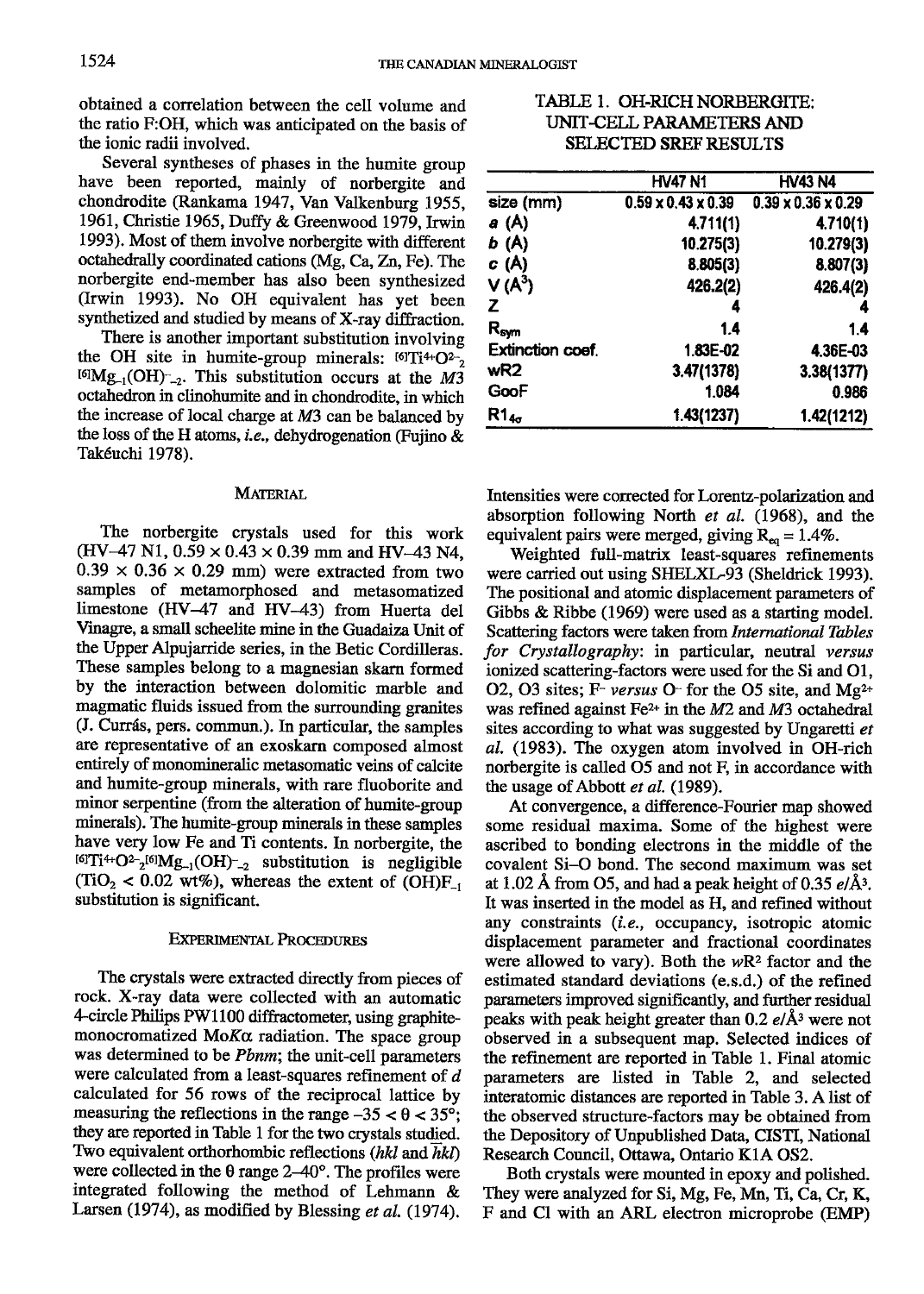| Atom                                                                                                                                                                            | S.S. <sup>T</sup> | x/a         | y/b        | zic         | $\mathbf{u}_{\mathbf{eq}}$ . | U <sub>11</sub> | $\mathsf{U}_{22}$ | $U_{33}$ | $U_{23}$   | $U_{13}$    | $U_{12}$    |
|---------------------------------------------------------------------------------------------------------------------------------------------------------------------------------|-------------------|-------------|------------|-------------|------------------------------|-----------------|-------------------|----------|------------|-------------|-------------|
| <b>HV43 N4</b>                                                                                                                                                                  |                   |             |            |             |                              |                 |                   |          |            |             |             |
| M2                                                                                                                                                                              | 12.24(1)          | 0.99139(5)  | 0.90594(2) | 1/4         | 7.06(7)                      | 5.95(11)        | 5.49(1)           | 9.75(12) | 0          | 0           | 0.27(7)     |
| M3                                                                                                                                                                              | 12.20(1)          | 0.98973(4)  | 0.63316(2) | 0.43062(2)  | 5.93(5)                      | 6.13(8)         | 5.87(7)           | 0.58(8)  | 0.21(5)    | 0.59(5)     | -0.21(5)    |
| Si                                                                                                                                                                              |                   | 0.41998(4)  | 0.71964(2) | 1/4         | 4.24(4)                      | 3.51(7)         | 4.63(7)           | 4.58(12) | 0          | 0           | 0.00(5)     |
| 01                                                                                                                                                                              |                   | 0.76216(11) | 0.72124(4) | 1/4         | 5.65(8)                      | 3.69(16)        | 6.54(17)          | 6.72(17) | 0          | 0           | 0.31(14)    |
| 02                                                                                                                                                                              |                   | 0.27767(11) | 0.57417(4) | 1/4         | 5.94(8)                      | 5.73(18)        | 4.60(16)          | 7.49(17) | 0          | 0           | $-0.04(13)$ |
| 03                                                                                                                                                                              |                   | 0.27011(7)  | 0.79107(3) | 0.10415(4)  | 5.55(6)                      | 5.01(12)        | 6.44(11)          | 5.20(11) | 1.27(1)    | $-0.19(1)$  | $-0.05(9)$  |
| 05                                                                                                                                                                              | 8.86(1)           | 0.73471(7)  | 0.96786(3) | 0.08157(3)  | 8.87(7)                      | 9.88(13)        | 7.38(12)          | 9.34(12) | $-0.16(9)$ | $-2.79(1)$  | 0.87(1)     |
| H                                                                                                                                                                               | 0.23(3)           | 0.881(9)    | 0.996(4)   | 0.011(6)    | 43.7(19.1)                   |                 |                   |          |            |             |             |
| <b>HV47 N1</b>                                                                                                                                                                  |                   |             |            |             |                              |                 |                   |          |            |             |             |
| M <sub>2</sub>                                                                                                                                                                  | 12.17(1)          | 0.99135(5)  | 0.90588(2) | 1/4         | 6.97(7)                      | 5.95(11)        | 5.57(10)          | 9.38(11) | 0          | 0           | 0.35(7)     |
| M3                                                                                                                                                                              | 12.14(1)          | 0.98980(3)  | 0.63318(1) | 0.43066(2)  | 5.93(5)                      | 6.06(7)         | 6.13(7)           | 5.60(7)  | 0.23(4)    | 0.56(5)     | $-0.29(5)$  |
| Si                                                                                                                                                                              |                   | 0.42001(4)  | 0.71963(2) | 1/4         | 4.39(4)                      | 3.56(7)         | 5.00(6)           | 4.60(7)  | 0          | 0           | 0.07(5)     |
| O1                                                                                                                                                                              |                   | 0.76194(10) | 0.72125(4) | 1/4         | 5.69(7)                      | 3.62(15)        | 7.14(16)          | 6.32(15) | 0          | 0           | $-0.08(12)$ |
| 02                                                                                                                                                                              |                   | 0.27753(10) | 0.57414(4) | 1/4         | 6.26(7)                      | 6.07(16)        | 5.17(15)          | 7.53(16) | 0          | 0           | 0.05(12)    |
| 03                                                                                                                                                                              |                   | 0.27010(7)  | 0.79103(3) | 0.10426(4)  | 5.80(5)                      | 5.42(11)        | 6.75(11)          | 5.24(10) | 1.16(9)    | $-0.19(10)$ | $-0.14(9)$  |
| O5                                                                                                                                                                              | 8.84(1)           | 0.73479(6)  | 0.96787(3) | 0.08149(3)  | 8.89(6)                      | 9.99(12)        | 7.45(11)          | 9.24(12) | $-0.27(9)$ | $-2.87(10)$ | 0.86(9)     |
| H                                                                                                                                                                               | 0.21(2)           | 0.890(10)   | 0.989(4)   | $-0.013(7)$ | 42.48(21)                    |                 |                   |          |            |             |             |
| Refined site scattering in electrons.                                                                                                                                           |                   |             |            |             |                              |                 |                   |          |            |             |             |
| "isotropic equivalent atomic displacement parameters (a.d.p.) (x10"); a.d.p. are of the form: exp(2p <sup>2</sup> (a*2U <sub>11</sub> h <sup>2</sup> +2a*b*U <sub>12</sub> hk)] |                   |             |            |             |                              |                 |                   |          |            |             |             |

# TABLE 2. SITE SCATTERING, FRACTIONAL ATOMIC COORDINATES, AND ATOMIC DISPLACEMENT PARAMETERS FOR THE CRYSTALS OF OH.RICH NORBERGITE REFINED

equipped with four spectrometers (RAP, PET, LiF200 and ADP) at the Dipartimento di Mineralogia e Petrografia, Università di Modena (only elements with concentrations more than 20 above background are reported in Table 4). Nafural mineral standards were used for calibration. Fluorite from the Carrara marble was used as the standard for F. The concentration of fluorine was determined with the RAP crystal (rubidium acid phthalate,  $hkl = 100$ ,  $2d = 26.121$  Å). Analytical conditions were 15 kV and 20 nA. A defocused beam of 30 Um was used. Counting time was 20 s on the peak and 4 s on background, measured at both sides of the peak and approximated with a linear function. Results of analyses were processed with the program PROBE v3.52 (Donovan & Rivers 1990) The Phi-Rho-Z correction of Armstrong (1988) was applied. The counting errors reported in Table 4 are the calculated detection-limit (CDL) =  $[3 \times (ZAF) \times$  $(100 \times I_B/t)^{1/2}$   $/I_S$ , where ZAF is the correction factor for the sample matrix,  $I_s$  is the count rate on the analytical standard,  $I_B$  is the background count-rate on the unknown sample, and  $t$  is the counting time on the unknown sample.

## DISCUSSION

This study provided an accurate refinement of norbergite having a composition richer in OH than that reported by Gibbs & Ribbe (1969); it also allowed the H atom to be located, and information to be gained on the crystal chemistry of norbergite.

The position of the H atom is shown in Figure 1, which is a projection on  $(100)$  of the structure of norbergite. The H atom points toward the center of symmetry, at the center of a cavity surrounded by two  $M2$  octahedra, four  $M3$  octahedra and two Si tetrahedra (Fig. 2).Thus there are two centrosymmefric positions available for H; the sarne situation was found by Fujino & Tak6uchi (1978) in the case of titanian clinohumite. The refined distance between the two centosymmetric H atoms is 1.085 and 1.141 A for samples HV-47 and HV-43, respectively; the refined site-occupancy of the H atom is rather low (Table 2), and is in reasonable agreement with that independently obtained for F. The latter in also consistent with EMP data (Table 4).

The local configuration prevents H occupancy in norbergite to be higher than 0.5 (corresponding to 1.0 atom per formula unit, apfu). Owing to the cationic arrangement around the cavity (Fig. 2), the strong repulsion between two H atoms at  $\sim$ 1.0 Å cannot in fact be avoided by bending the G-H bonds. Yamamoto (1977 , Fig.4) found two independent positions (Hl and  $H2$ ) in hydroxyl-dominant chondrodite, another mineral of the humite group; he proposed a "parity rule": two H atoms in the same cavity must occupy positions not related by the center of symmetry. Thus, where present, the H atoms should occupy two slightly different positions; he found them in a hydroxyl-dominant chondrodite and named them Hl and II2. The coordinate of H refined in this work agrees with those of Hl of Yamamoto. Subsequent structure-energy calculations by Abbott et al. (1989) confirmed the Yamamoto parity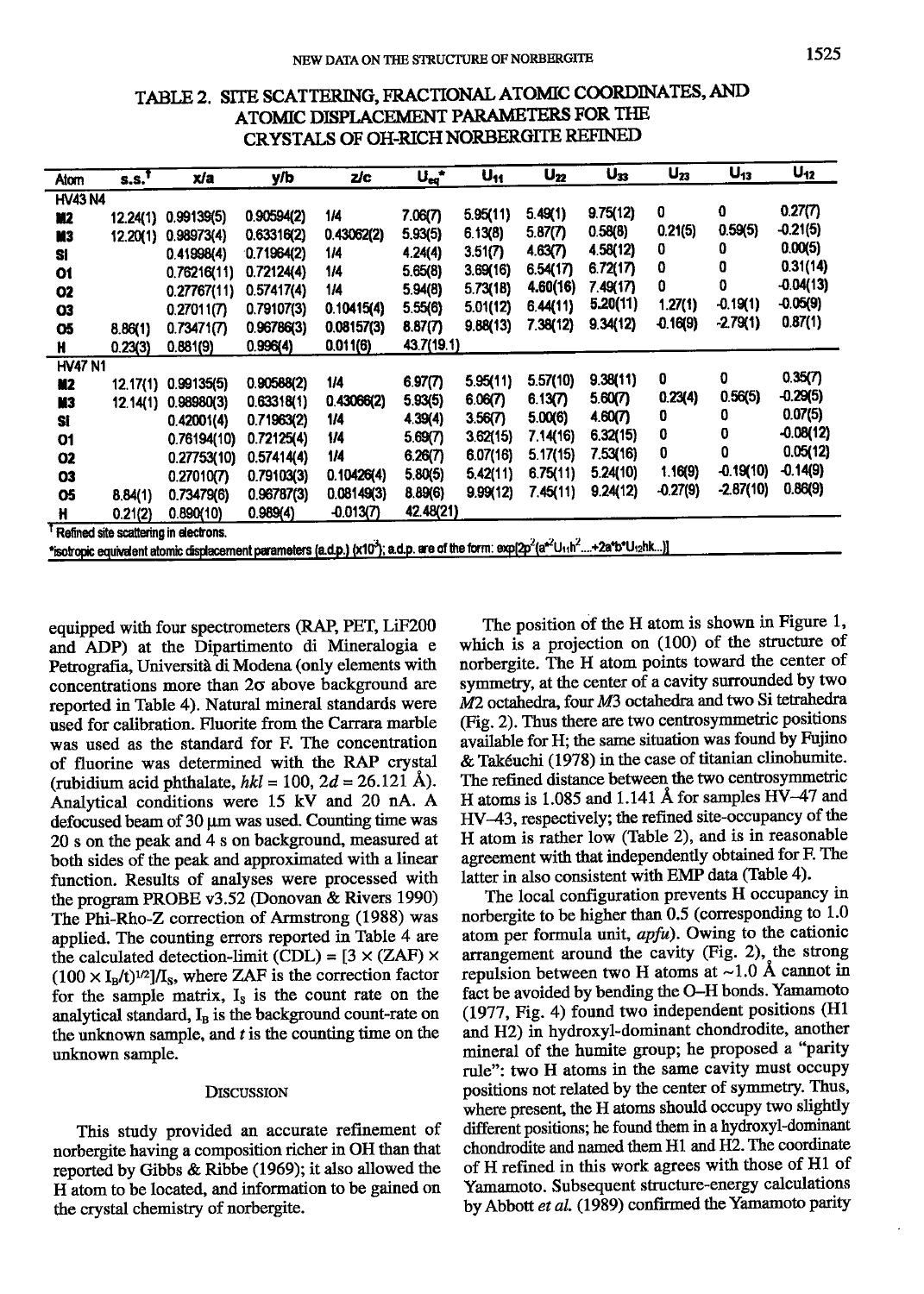| SELECTED GEOMETRICAL       |                |                       |  |  |  |  |
|----------------------------|----------------|-----------------------|--|--|--|--|
| <b>PARAMETERS</b>          |                |                       |  |  |  |  |
|                            | <b>HV43 N4</b> | <b>HV47 N1</b>        |  |  |  |  |
| $\overline{\text{Si}}$ -01 | 1.612(1)       | $\overline{1.611(1)}$ |  |  |  |  |
| <b>Si-02</b>               | 1.639(1)       | 1.639(1)              |  |  |  |  |
| Si-03                      | 1.639(1)       | 1.638(1)              |  |  |  |  |
| <b>Si-03</b>               | 1.639(1)       | 1.638(1)              |  |  |  |  |
| <si-o></si-o>              | 1.632          | 1.631                 |  |  |  |  |
| Vol                        | 2.201          | 2.198                 |  |  |  |  |
| TQE                        | 1.0092         | 1.0093                |  |  |  |  |
| <b>TAV</b>                 | 41.18          | 41.63                 |  |  |  |  |
| M2-01                      | 2.184(1)       | 2.183(1)              |  |  |  |  |
| M2-02                      | 2.043(1)       | 2.043(1)              |  |  |  |  |
| M2-03 [x2]                 | 2.183(1)       | 2.183(1)              |  |  |  |  |
| M2-05 [x2]                 | 2.017(1)       | 2.017(1)              |  |  |  |  |
| <m2-0></m2-0>              | 2.105          | 2.104                 |  |  |  |  |
| Vol                        | 12.074         | 12.069                |  |  |  |  |
| OQE                        | 1.0209         | 1.0209                |  |  |  |  |
| <b>OAV</b>                 | 68.34          | 68.28                 |  |  |  |  |
| 05-05 [M2]                 | 2.967          | 2.968                 |  |  |  |  |
| M3-01                      | 2.121(1)       | 2.122(1)              |  |  |  |  |
| M3-02                      | 2.177(1)       | 2.176(1)              |  |  |  |  |
| M3-03                      | 2.003(1)       | 2.004(1)              |  |  |  |  |
| M3-03                      | 2.115(1)       | 2.114(1)              |  |  |  |  |
| M3-05                      | 2.004(1)       | 2.004(1)              |  |  |  |  |
| M3-05                      | 2.044(1)       | 2.043(1)              |  |  |  |  |
| $M3-0$                     | 2.077          | 2.077                 |  |  |  |  |
| Vol                        | 11.662         | 11.659                |  |  |  |  |
| ooe                        | 1.0173         | 1.0173                |  |  |  |  |
| <b>OAV</b>                 | 57.11          | 57.12                 |  |  |  |  |
| 05-05 [M3]                 | 2.718(1)       | 2.718(1)              |  |  |  |  |
| $H-H$                      | 1.141(1)       | 1.085(1)              |  |  |  |  |
| 05-H                       | 0.972(1)       | 1.129(1)              |  |  |  |  |

TABLE 3. OH-RICH NORBERGITE:

rule, and allowed the calculation of H coordinates for norbergite. They considered either a cavity with one F and one O in the O5 position (model 1), or two atoms of O in the O5 position; in the latter case, two possible configurations were assumed: one with both H pointing toward the center of the cavity (model 2), and the other with one H pointing toward the center and the other pointing in the opposite sense, i.e., toward the next cavity (model 3). Since the H content in the refined structures of this work is  $\ll 1.0$  apfu, its position should be that predicted by model 1 of Abbott et al. (1989) (0.2153, -0.0409, -0.0109). The latter values

are very similar to the refined ones, except for the value of the  $x$  coordinate. The refined  $x$  coordinates are nearer to the center of symmetry; this is reasonable because of the low observed H occupancy. Therefore, at maximum, only one single H is present in each cavity and can approach the center to minimize repulsion. No evidence for the alternative positions in models 2 and 3 of Abbott et al. (1989) has been found on the difference-Fourier map, thus confirming the predictions made by energy calculations. In addition, Abbott et al. (1989) calculated O-H distances (from 1.08 to 1.16 Å). somewhat longer than usually expected for an O-H bond, which is also observed in the crystals studied (Table 3).

| TABLE 4. CHEMICAL COMPOSITION OF      |
|---------------------------------------|
| OH-RICH NORBERGITE (wt%):             |
| <b>RESULTS OF ELECTRON-MICROPROBE</b> |
| <b>ANALYSES</b>                       |

| <b>SAMPLE</b>         | HV-43      |       | <b>HV-47</b> |       |  |
|-----------------------|------------|-------|--------------|-------|--|
|                       | mean       | dev   | mean         | dev   |  |
| no. points            |            | 5     |              | 6     |  |
| SiO <sub>2</sub>      | 29.17(2)   | 0.02  | 29.24(2)     | 0.31  |  |
| $B_2O_3$ <sup>t</sup> | 0.24       | 0.00  | 0.24         | 0.00  |  |
| TiO <sub>2</sub>      | 0.09(1)    | 0.01  | 0.10(1)      | 0.01  |  |
| FeO                   | 0.66(3)    | 0.07  | 0.70(3)      | 0.02  |  |
| MgO                   | 59.46 (1)  | 0.32  | 59.52 (1)    | 0.37  |  |
| F                     | 14.40 (31) | 0.36  | 14.20 (34)   | 0.31  |  |
| (H <sub>2</sub> O)*   | 2.02       | 0.17  | 2.13         | 0.15  |  |
| O=F                   | 6.06       | 0.15  | 5.98         | 0.13  |  |
| <b>TOTAL</b>          | 100.63     | 0.40  | 100.84       | 0.71  |  |
|                       |            |       |              |       |  |
| Si                    | 0.985      | 0.003 | 0.985        | 0.005 |  |
| B                     | 0.014      | 0.000 | 0.014        | 0.000 |  |
| $\Sigma$ tet          | 0.999      | 0.003 | 0.999        | 0.005 |  |
| Ti                    | 0.002      | 0.000 | 0.002        | 0.000 |  |
| $Fe2+$                | 0.019      | 0.002 | 0.020        | 0.000 |  |
| Mg                    | 2.991      | 0.006 | 2.989        | 0.010 |  |
| $\Sigma$ oct          | 3.012      | 0.006 | 3.011        | 0.010 |  |
| F                     | 1.537      | 0.037 | 1.513        | 0.032 |  |
| OH                    | 0.454      | 0.037 | 0.478        | 0.033 |  |
| O"                    | 0.009      | 0.001 | 0.009        | 0.001 |  |
| $\Sigma$ Cations      | 4.011      | 0.003 | 4.010        | 0.005 |  |
| X(F)                  | 0.768      | 0.019 | 0.757        | 0.016 |  |
| X(0 <sup>2</sup> )    | 0.005      | 0.000 | 0.004        | 0.000 |  |
| X(OH)                 | 0.227      | 0.019 | 0.239        | 0.016 |  |

\* calculated by stoichiometry; † from SIMS analysis  $dev = variation$  within the sample calculated as the

standard deviation of no. of point analysis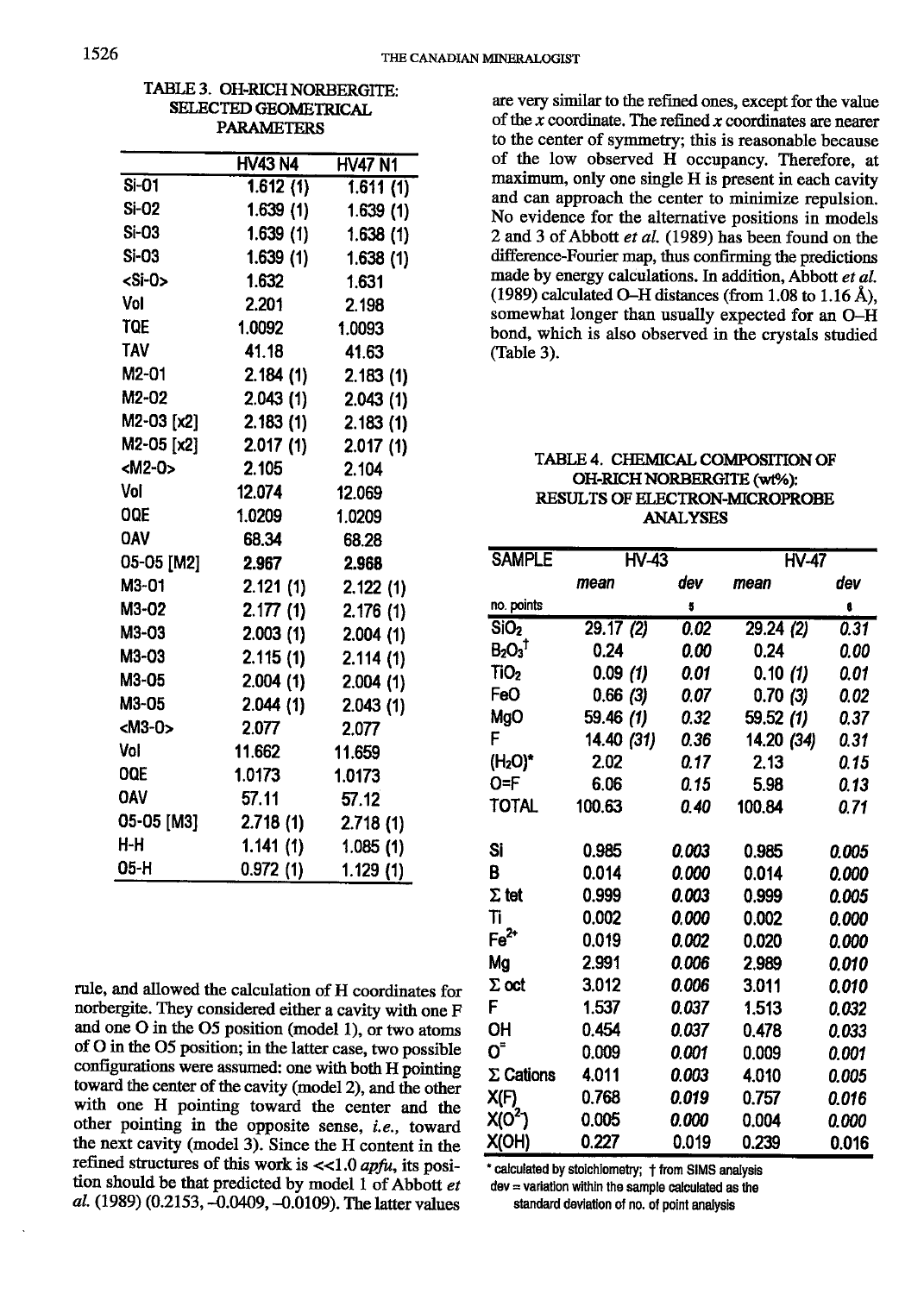

Fig. 1. A projection of the norbergite structure on (100).

There are few published chemical data on norbergite in the literature, and it has to be considered a rate mineral. In particular, no OH-dominant norbergite has been described until now, all the published information pertaining to F-rich  $(>1.7$  apfu F) material. In principle, this could be related only to incomplete sampling; however, the discussion above suggests that a stable structure of norbergite should contain at least 1.0 F apfu. For OH content greater than 1.0 H apfu, both the Hl and H2 positions would have to be simultaneously present, as is the case for the OH-dominant chondrodite synthesized and reflned by Yamamoto (1977), resulting in strong H-H repulsion. This structural constraint can be overcome by high pressure. In fact, Yamamoto's chondrodite was synthesized at 77 kbar and 1125°C, and synthesis of OH-dominant norbergite would most probably require still higher pressures. Ribbe (1979) suggested that OH-dominant norbergite is not expected to be stable except to very high pressures (>150 kbar) since "proton-proton interactions serye to expand the structures of OH-rich humites considerably more than is indicated by comparing M-O,F,OH bond lengths". Such conditions for the crystallization of norbergite are not common in nature, thus explaining the usual occurrence of fluorine-dominant norbergite.

Table 5 shows bond-valence calculations according to the procedure of Brown & Altermatt (1985), based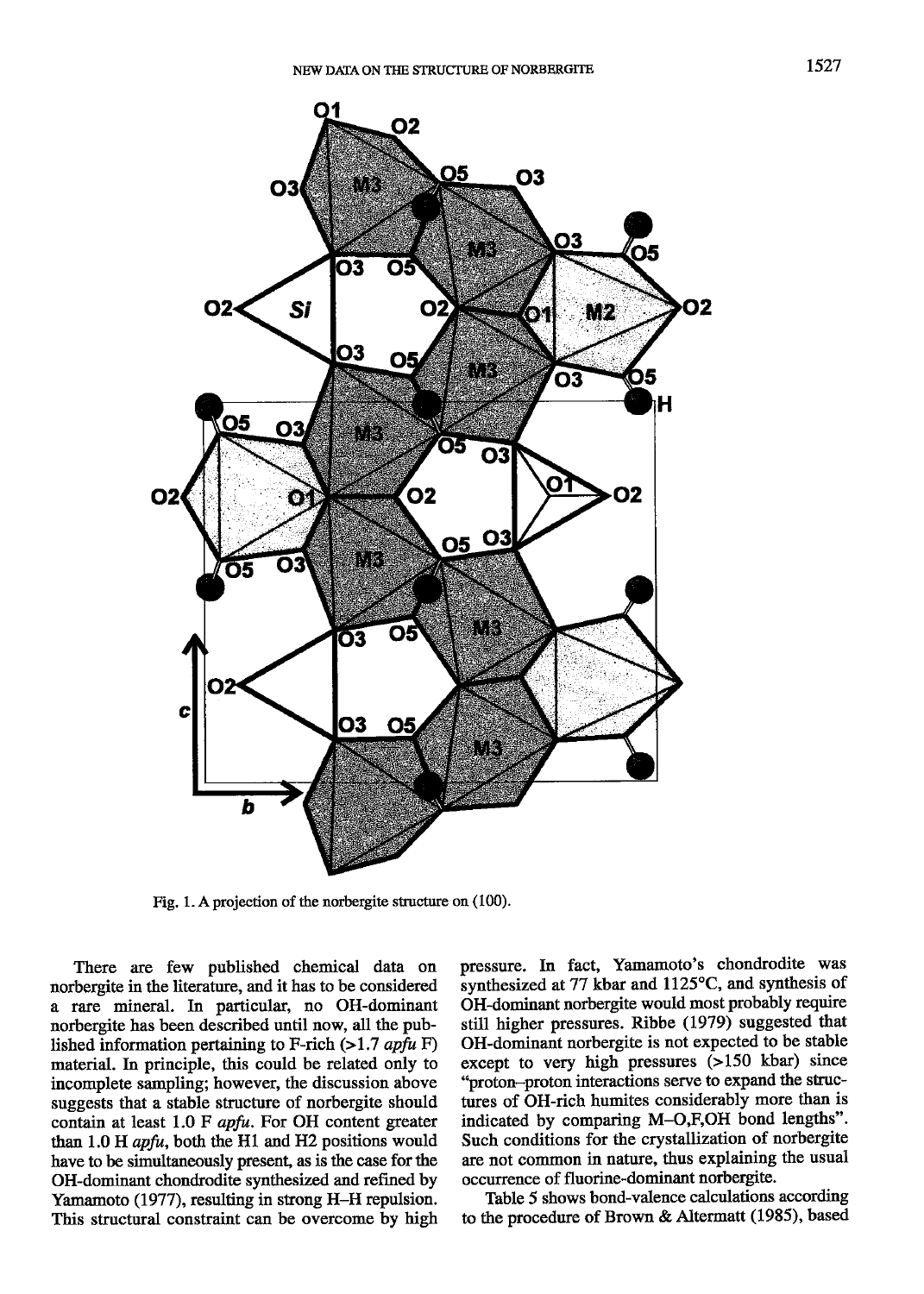

Fig. 2. The relative position of two centrosymmetric H atoms in norbergite.

on the mean bond-lengths of tIV-43 refinement and: (a) the actual composition, (b) the ideal  $F$ -only end member, and (c) the OH-only end member. Among the two end-members, a lower charge imbalance is obtained for O5 if the site occupancy is near 1 *apfu* F. In the OH end-member norbergite, the positive charge imbalance at the 05 site may indicate that a longer M-O5 bond is required. This would further push the H atoms toward the center of the cavity.

A limited  $^{[6]}Fe^{2+[6]}Mg_{-1}$  substitution is present in the samples examined here. The reluctance of Fe2\* to enter sites coordinating F anions is well known, and thus no high concentrations of  $Fe<sup>2+</sup>$  are expected in the norbergite structure. Irwin (1993) managed to synthesize F-only norbergite witl Fez\* contents higher than those reported here, but they are still very low:  $Fe/(Fe + Mg)$  $= 0.07$ ; in that instance, Fe<sup>2+</sup> was found to be disordered over  $M2$  and  $M3$ . The composition studied by Gibbs & Ribbe (1969) is intermediate between that of Irwin (1993) and those examined here.

The M3 site could be a better host to smaller but more highly charged cations, such as Ti or Fe<sup>3+</sup>. This is the case for titanian clinohumite where, according to Fujino & Takeuchi (1978), Ti enters  $M3$  following the substitution  $\text{I6TTi}^{4+}O_{2}^{2-1}\text{I6}Mg_{-1}(\text{OH})_{-2}$ . The samples studied here present very low  $Ti<sup>4+</sup>$  and very little, if any,  $Fe<sup>3+</sup>$  content is expected in the norbergite structure, since Irwin (1993) synthetized the F end-member at conditions of high  $f(O_2)$ , and no Fe<sup>3+</sup> was incorporated. The higher distortion of the  $M2$  site [M2OAV (Octahedral Angle Variance: Robinson et al.  $(1971)$ ], ~68°

versus  $^{M3}OAV$ , ~57°, should favor Fe<sup>2+</sup> ordering at M2. Minor but significant differences in site scattering between  $M2$  and  $M3$  (Table 2) are in agreement with this hypothesis.

The substitution  $[4]B[4]Si_{-1}$  has previously been reported for chondrodite (Hinthorne & Ribbe 1974). Also  $BO<sub>6</sub>Fe<sub>3</sub>$ , structurally equivalent to norbergite, has been synthetized by White et al. (1965). Thus, a limited  $^{[4]}B^{[4]}Si_{-1}$  substitution is possible in norbergite, as suggested by the slightly low  $SiO<sub>2</sub>$  content (Table 4). A SIMS (Secondary Ion Mass Spectrometry) analysis performed on the refined crystals at the CSCC-Pavia indicates a maximum B content of  $\sim 0.24$  wt% B<sub>2</sub>O<sub>3</sub>, i.e.,  $\sim 0.014$  apfu, which appears to be inversely correlated to  $SiO<sub>2</sub>$ . I suggest that this substitution is present to a minor but significant extent. Since the Ti<sup>4+</sup> is less than O.OO5 apfu, the deficiency in charge at the tetrahedral sites needs to be compensated by means of either another high-charge octahedrally coordinated cation or a loss of H. The former would imply that all the Fe present might be Fe\*, and that all the excess charge at the octahedral sites could be balanced with the  $[4]B[4]Si_{-1}$  substitution in the absence of dehydrogenation. No direct data about the  $Fe<sup>3+</sup>$  content are available; the  $R^{3+}$  at the tetrahedral sites has been compensated by dehydrogenation  $(OH + F + O \text{ must}$ be 1), as assumed in the recalculation of the formula.

TABLE 5. BOND-VALENCE CALCULATIONS FOR OH-RICH NORBERGITE AND NORBERGITE+

| a) HV43 N.4                  |       |                |       |                |
|------------------------------|-------|----------------|-------|----------------|
|                              | M2    | M3             | Si    | Σ              |
| O1                           | 0.265 | 0.314          | 1.037 | 1.931          |
| Ο2                           | 0.390 | 0.271          | 0.959 | 1.890          |
| O3                           | 0.266 | 0.433          | 0.957 |                |
| O3'<br>05                    |       | 0.320          |       | 1.977          |
| 05                           | 0.332 | 0.343<br>0.308 |       | 0.984          |
| Σ                            | 1.852 | 1.990          | 3.910 | $-0.257$       |
|                              |       |                |       |                |
| b) norbergite                |       |                |       |                |
| О1                           | 0.265 | 0.314          | 1.037 | 1.930          |
| 02                           | 0.389 | 0.271          | 0.959 | 1.889          |
| ОЗ                           | 0.266 | 0.433          | 0.957 |                |
| O3                           |       | 0.320          |       | 1.976          |
| O <sub>5</sub><br><b>O5'</b> | 0.308 | 0.318<br>0.286 |       | 0.913          |
| Σ                            | 1.802 | 1.942          | 3.910 | $-0.404$       |
|                              |       |                |       |                |
| c) "OH-norbergite"           |       |                |       |                |
| О1                           | 0.265 | 0.314          | 1.037 | 1.930          |
| 02                           | 0.389 | 0.271          | 0.959 | 1.889          |
| O3                           | 0.266 | 0.433          | 0.957 |                |
| O3'                          |       | 0.320          |       | 1.976          |
| 05                           | 0.417 | 0.431          |       |                |
| 05<br>Σ                      | 2.020 | 0.387<br>2.156 | 3.910 | 1.235<br>0.242 |
|                              |       |                |       |                |
|                              |       |                |       |                |

t according to Brown & Altermatt (1985), and expressed in valence units.<br>' indicates the longer M3-(O3,O5) bond length. "OH-norbergite" refers to the hypothetical OH end-member.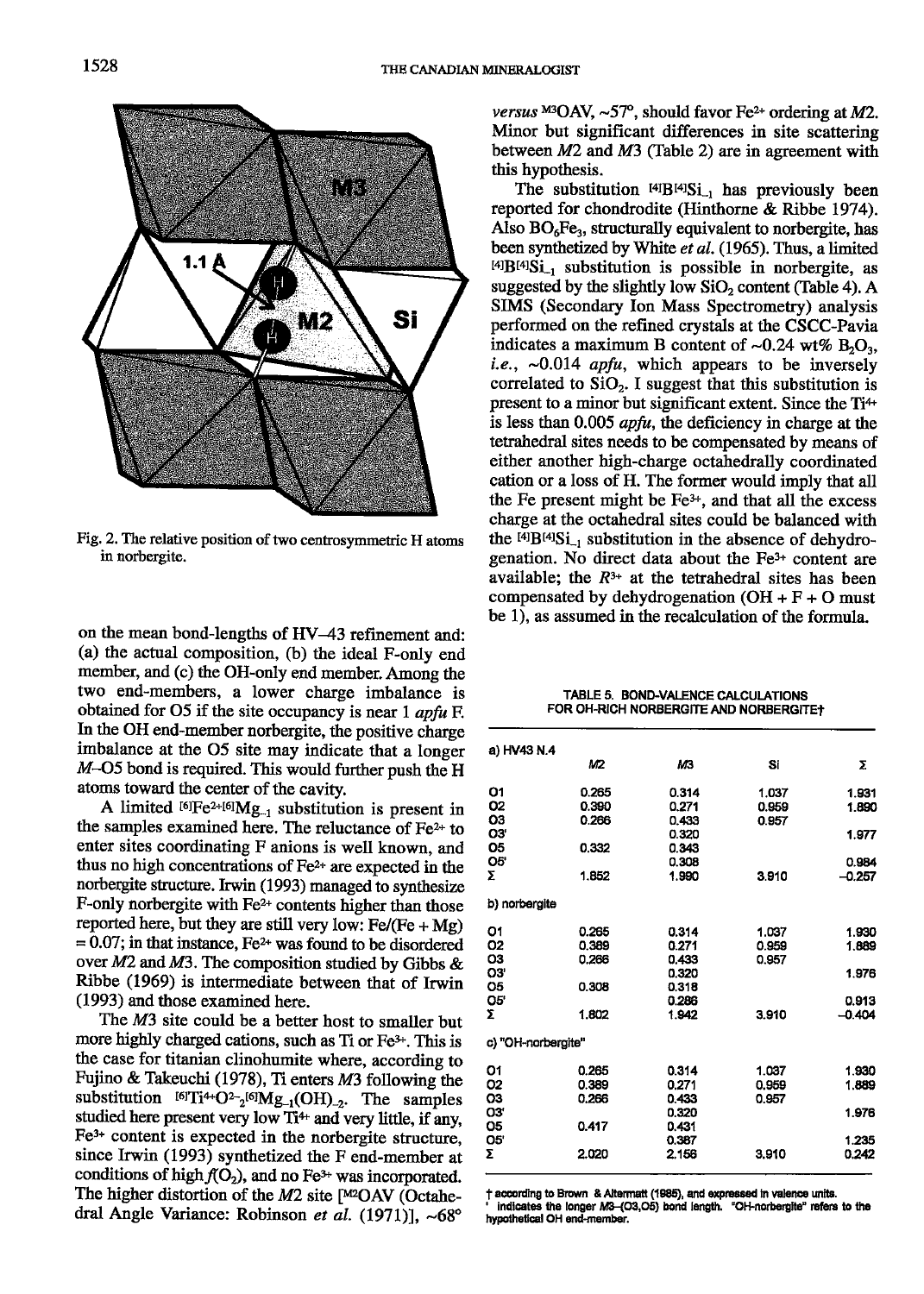Electron-microprobe analyses carried out on the refined crystals yielded F contents slightly lower than those obtained by structure refinement  $(1.53 \text{ versus}$  $1.72$  apfu). This could be due to analytical problems with EMP determination of fluorine concentrations. During the analyses, special care was taken to identify possible interference witl Fe or Cr, for peaks and background. Owing to the high fluorine content of the studied samples (up to 14 wt%), a natural standard with a silicate maftix and comparable fluorine content could not be found; therefore marix effects are possible and difficult to evaluate.

In a study on the synthesis of humite-group minerals, Duffy & Greenwood (1979) obtained by least-squares regression a number of equations relating unit-cell parameters and unit-cell volume to the  $F/(OH + F)$ . However, they used the proportion of these anions in the reagent mixture to calibrate the  $F/(\text{OH} + F)$  ratio of the mineral products. The most sensitive and reliable of these equations is that concerning the  $c$  dimension, which is reasonable since the brucite bands alternate in the  **direction, but there is also an alternation in the**  $**c**$ direction. Calculation of  $F/(\text{OH} + F)$  as a function of c give  $= 0.74$  apfu. This is slightly lower than the mole fraction (0.85) obtained by single-crystal structure refinement, but is nearly the same as found by EMP (Table 4). As noted earlier, EMP analyses may be affected by analytical problems at high F contents: however, site scattering of F may be affected by erroneous assumptions in the refined model, and the calculation according to Dufry & Greenwood (1979) may be hampered by the lack of analytical data on their products. This discrepancy can only be overcome by an independent estimate. A SIMS analysis for the independent evaluation of H and F in this matrix is in progress, but it requires accurate calibration curves for such an uncommon matrix.

### ACKNOWLEDGEMENTS

The author thanks Dr. Jorge Currás (University of Granada, Spain), who kindly provided the samples, Dr. Luisa Ottolini (CSCC-Pavia) for quantitative determinations of B with SMS, and Dr. Simona Bigi (University of Modena, Italy) for assistance with the EMP analyses. Useful comments of Roberta Oberti and Luciano Ungaretti (CSCC-Pavia, Italy) greatly improved the text. The Consiglio Nazionale delle Ricerche is acknowledged for financing the electronmicroprobe laboratory at the University of Modena, whose facilities were used in the present work. Financial support is from a FPU research grant of the Spanish M.E.C.

### **REFERENCES**

ABBOTT, R.N., Jr., BURNHAM, C.W. & POST, J.E. (1989): Hydrogen in humite-group minerals: structue-energy calculations. Am. Mineral. 74, 1300-1306.

- ARMSTRONG, J.T. (1988): Quantitative analysis of silicate and oxide minerals: comparison of Monte-Carlo, ZAF and phi-rho-Z procedures. Microbeam Analysis, 239-246.
- BLESSING, R.H., COPPENS, P. & BECKER, P. (1974): Computer analysis of step-scanned X-ray data, J. Appl. Crystallogr. 7.488492.
- BROWN, I.D. & ALTERMATT, D. (1985): Bond-valence parameters obtained from a systematic analysis of the inorganic crystal structure database. Acta Crystallogr. B41, 244-247.
- CHRISTIE, O.H.J. (1965): Substitutions in the olivine layer of norbergite. Norsk Geol. Tidsskr. 45, 429-433.
- DONOVAN, J.J. & RIVERS, M.L. (1990): PRSUPR a PC based automation and analysis software package for wavelength-dispersive electron-beam microanalysis. Microbeam Analysis 25, 66-68.
- DUFFY, C.J. & GREENWOOD, H.J. (1979): Phase equilibria in the system  $MgO-MgF<sub>2</sub>-SiO<sub>2</sub>-H<sub>2</sub>O$ . Am. Mineral. 64, 1156-1174.
- FUJINO, K. & TAKÉUCHI, Y. (1978): Crystal-chemistry of titanian chondrodite and titanian clinohumite of highpressure origin. Am. Mineral. 63, 535-543.
- GIBBS, G.V. & RIBBE, P.H. (1969): The crystal structures of the humite minerals. I. Norbergite. Am. Mineral. 54, 376-390.
- & ANDERSON, C.P. (1970): The crystal structures of the humite minerals. II. Chondrodite. Am. Mineral. 55, 1182-1194.
- HINTHORNE, J.R. & RIBBE, P.H. (1974): Determination of boron in chondrodite by ion microprobe mass analysis. Am. Mineral. 59, 1123-1126.
- IRWIN, M.B. (1993): Structural Effects of Iron Substitution in Synthetic Humite Group Minerals. M.Sc. thesis, Queen's Univ., Kingston, Ontario.
- JONES, N.W., RIBBE, P.H. & GIBBS, G.V. (1969): Crystal chemistry of the humite minerals. Am. Mineral. 54, 391-411.
- LEHMANN, M.S. & LARSEN, F.K. (1974): A method for location of the peaks in step-scan-measured Bragg reflections. Acta Crystallogr. A30, 580-584.
- NORTH, A.C.T., PHILLIPS, D.C. & MATHEWS, F.S. (1968): A semi-empirical method of absorption correction. Acta Crystallogr. A24, 351-359.
- PENFIELD, S.L. & Howe, W.T.H. (1894): On the chemical composition of chondrodite, humite and clinohumite. Am. J. Sci. 147, 188-206.
- RANKAMA, K. (1947): Synthesis of norbergite and chondrodite by direct dry fusion. Am. Mineral. 32, 146-157.
- Rrsss, P.H. (1979): Titanium, fluorine, and hydroxyl in the humite minerals. Am. Mineral. 64, 1027-1035.